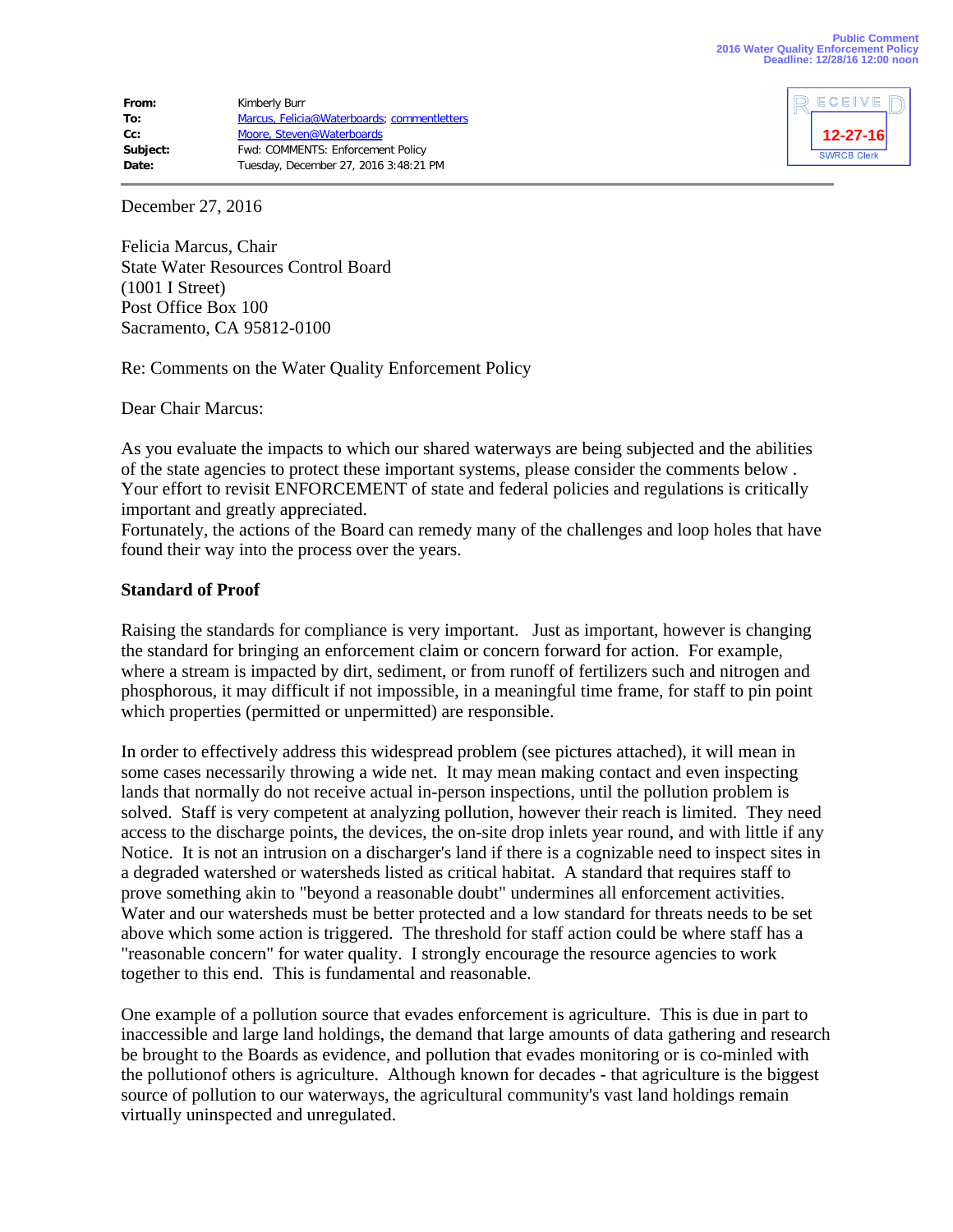"Animal manure, excess fertilizer applied to crops and fields, and discing and ripping the land make agriculture one of the largest sources of nitrogen and phosphorus pollution in the country." (USEPA [https://www.epa.gov/nutrientpollution/sources-and-solutions\)](https://www.epa.gov/nutrientpollution/sources-and-solutions).



Although federally listed as critical habitat for endangered species, local land use policies in Sonoma County have permitted the on-going destruction of this cold fresh water habitat due to polluted runoff, dewatering, and sediment - Green Valley Creek.

Staff must be given the tools to look at a whole waterway and fix it without unreasonable restrictions placed upon them by the regulated community.

The agricultural community has had decades and decades to clean up their discharges. On going pollution is, however occurring in part due to the high standard of proof land owners demand and regulators have had to meet. Privacy and secrecy concerns of industry also unnecessarily limit staff's efforts to gain compliance. And the lack of sufficient reasons for some to internalize the costs of protecting California's waters also contribute to the ongoing pollution. The dischargers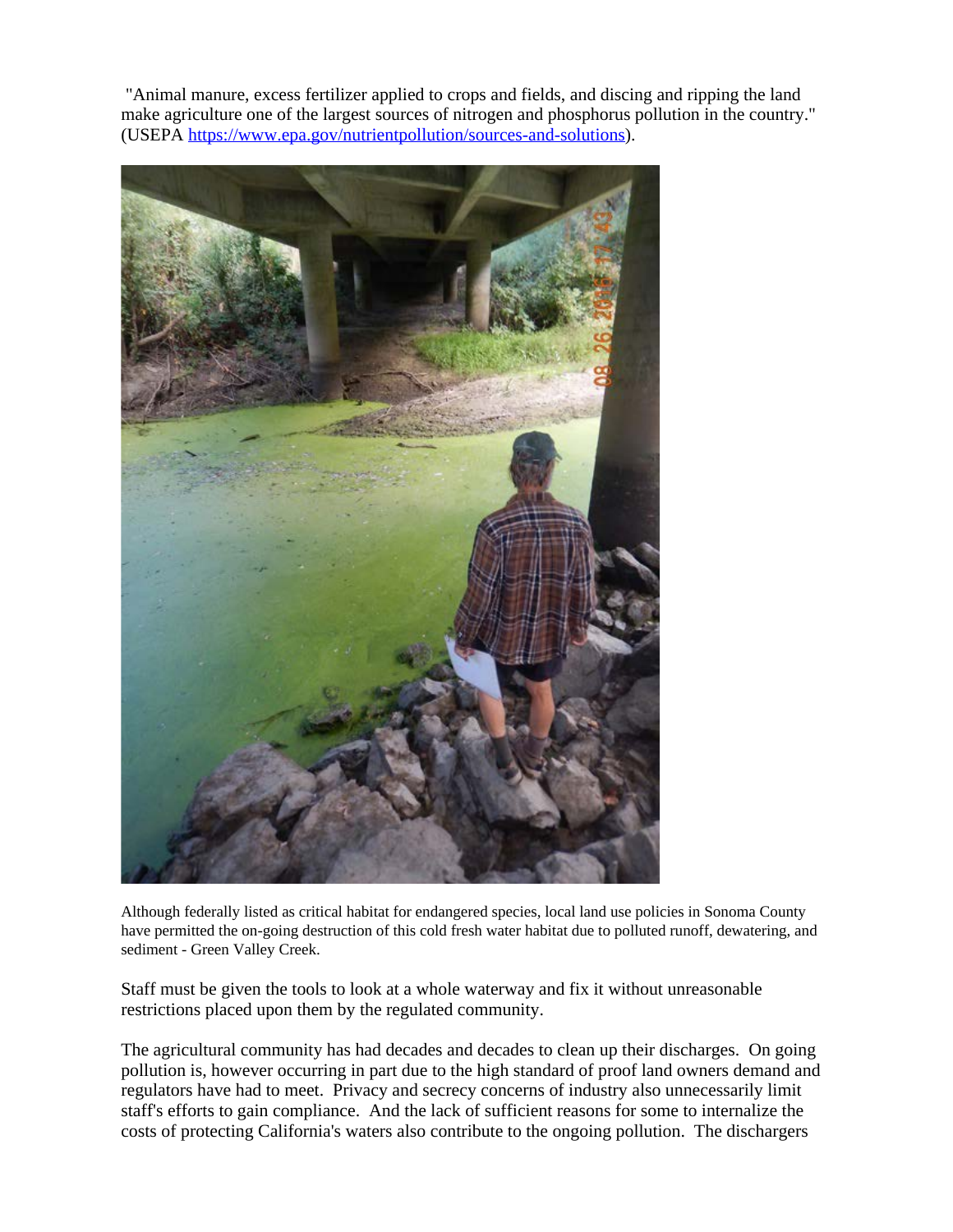must no longer be granted leniencies at the expense of public trust resources, and staff must be able to do what is necessary to investigate and stop pollution.

# **Permits Inexplicably Contain loop holes and are Difficult to Enforce**

Because they are creatures of the permit, some practices hampering compliance can be easily changed.

For example, drop inlets and other on-site drains that direct water off site, are currently allowed in permits. Dischargers are allowed to direct polluted storm water underground out of sight into storm drains. These of course, in many cases, direct polluted water to a stream or river. This practice is inexplicably allowed in permits and is occurring on vast and very industrialized and disturbed sites. If the discharge is regulated at all, it is by "requiring" BMPs or an annual sample or some such minimum "peek-a-boo" event. This practice of allowing on-site drains linked to creeks without any monitoring, or minimal BMPs, greatly impairs compliance efforts.

Like wise, permitting dischargers to "average" results, perform infrequent monitoring, perform reduced monitoring, carrying out infrequent inspections, no random inspections by staff, sampling only every five years in some instances, reliance on weak BMPs, a hands off approach to ministerial activities, and the like are voluntarily placed in permits by the Board and staff which in turn limits their abilities to protect water quality for wildlife and the public health.



# **Are Best Management Practices the Equivalent of Compliance**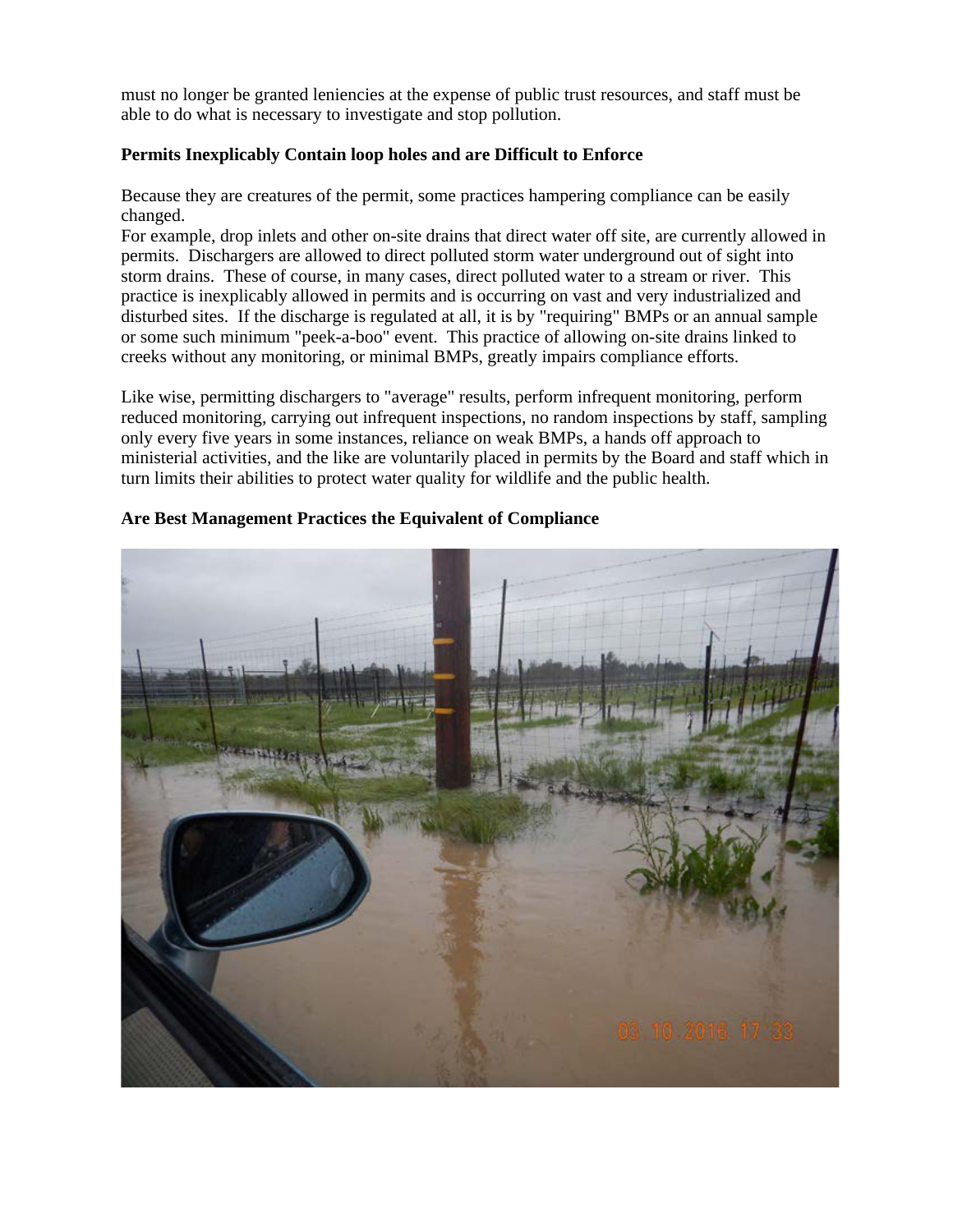

Piner Road, relatively flat vineyard. Sonoma County. Pollution heading to the Russian River.

Although known to be inadequate to maintain water quality, permits are still issued with the proviso that the permittee use best management practices (BMPs). When these fail, the discharger then enters the world of enforcement of water quality standards. Up front investment in effective technologies, permit requirements based on numeric limits, and management of an enterprise in a proper manner serves the goal of compliance and minimizes need for enforcement.

Still being incorporated in permits as if they are effective, BMPs are widely known to be difficult to enforce and heavily reliant on land owner discretion. In order to off set these "built in" enforcement challenges, staff must have the additional discretion and responsibility to act on any "concern" of potential or suspected threats of pollution without the burden of precise, expensive, and time consuming presentations. Just as dischargers seek efficiencies, so must staff receive these courtesies in order to fulfill a common need.

If allowed at all, BMPs must achieve zero discharge of pollutants all year round. State permits and enforcement must require this and incentivize this. So called BMPs like straw wattles that get over topped or simply direct polluted storm water to another off site location, detention ponds that regularly over flow and provide no settling time, inadequate buffer strips that are overwhelmed by runoff, ranch roads that are supposedly not significant sources, drop inlets that simply convey polluted stormwater off site where it will enter a watercourse - are just some of the practices referred to as BMPs. These continue to stay on the list as options for landowners to employ in exchange for the right to rip, dig, plow, spray, and clear land for development. Compliance would be greatly enhanced if BMPs were "sun setted" and numeric limits and frequent inspections and monitoring put in their place.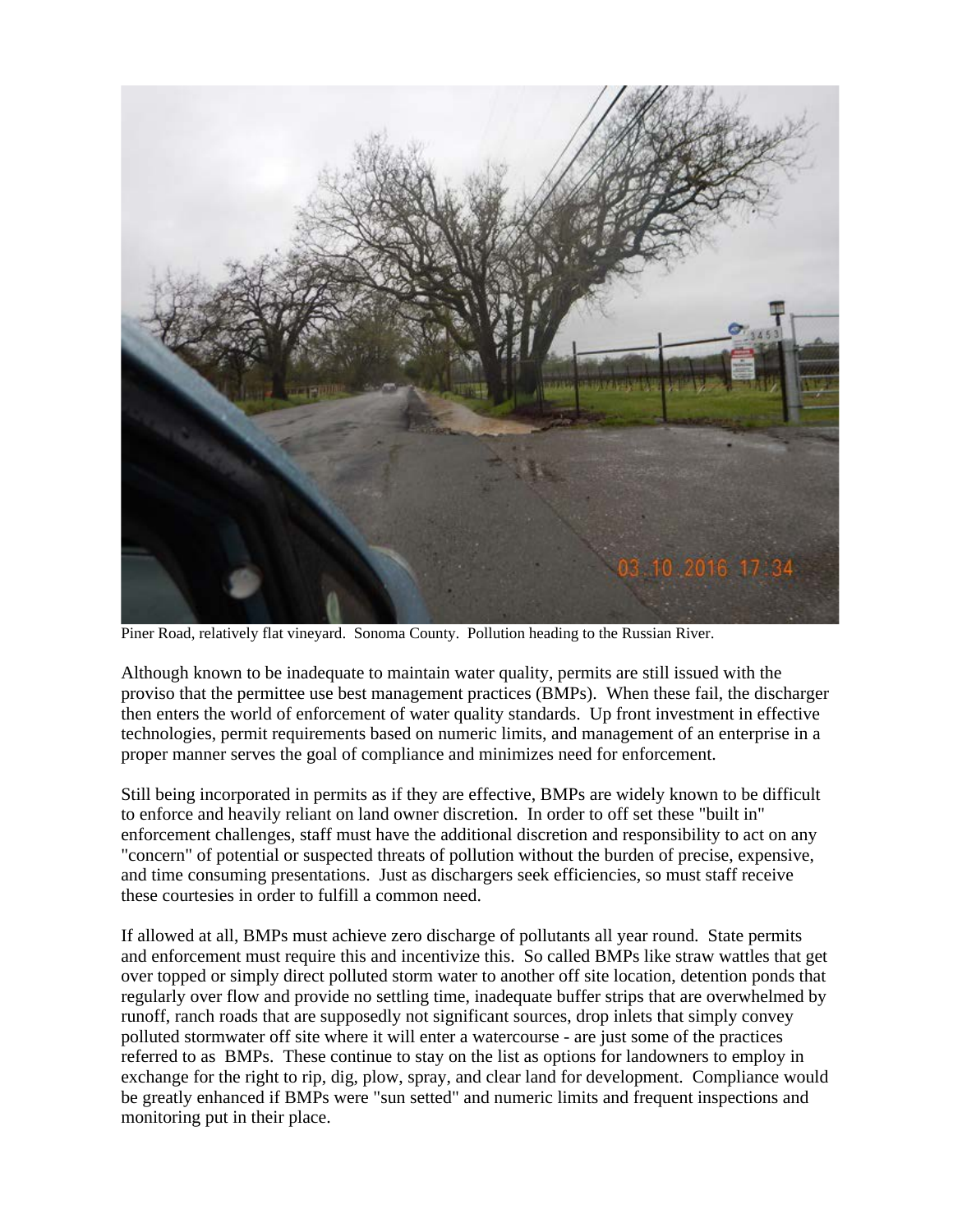## **Enforcement Benefits from Deterrence**

Deterrence is an effective enforcement tool. Some effective measures that can act as constructive deterrence include: placing communities on Notice of possible inspection when turbidity is high, robust protection of critical habitat and of listed species, numerous random inspections, increasing staffing for winter inspections, setting numeric limits, issuing strong and broad warnings, levying adequate fines, recommending reduction of operations where indicated, increasing setbacks, increasing transparency, requiring remotely accessible data loggers in impaired and listed streams in order to properly address pollution in a timely manner, and following up with adequate fines and required environmental projects to avoid polluted discharges.

# **Enforcement will Benefit from Best Available Practices and Technology**

To the extent pollution sources are often difficult to pin point, staff must be granted broad authorities to identify pollution sources and evaluate practices. Although there is some data already being gathered, it is inadequate to avoid the need for staff to conduct more inspections. Many sites are large and complex and pollution exits these sites in numerous areas.

In addition, technology exists to monitor much more effectively and inexpensively than ever before. If they are given a permit to discharge to state and federal waters, permittees must be required to incorporate the latest technologies in order to properly allow monitoring and enforcement. Any landowner that engages in activities that threaten water quality must be engaging in effective and protective practices. This can only be verified through frequent testing, monitoring, and inspections.

Staff must have access to all lands where discharges threaten beneficial uses. On-site drop inlets, or the like, must have remotely accessible data loggers or other effective monitoring to ensure pollution does not leave a site and enter waterways. This will enable staff to properly do their jobs.



Upper Green Valley Creek....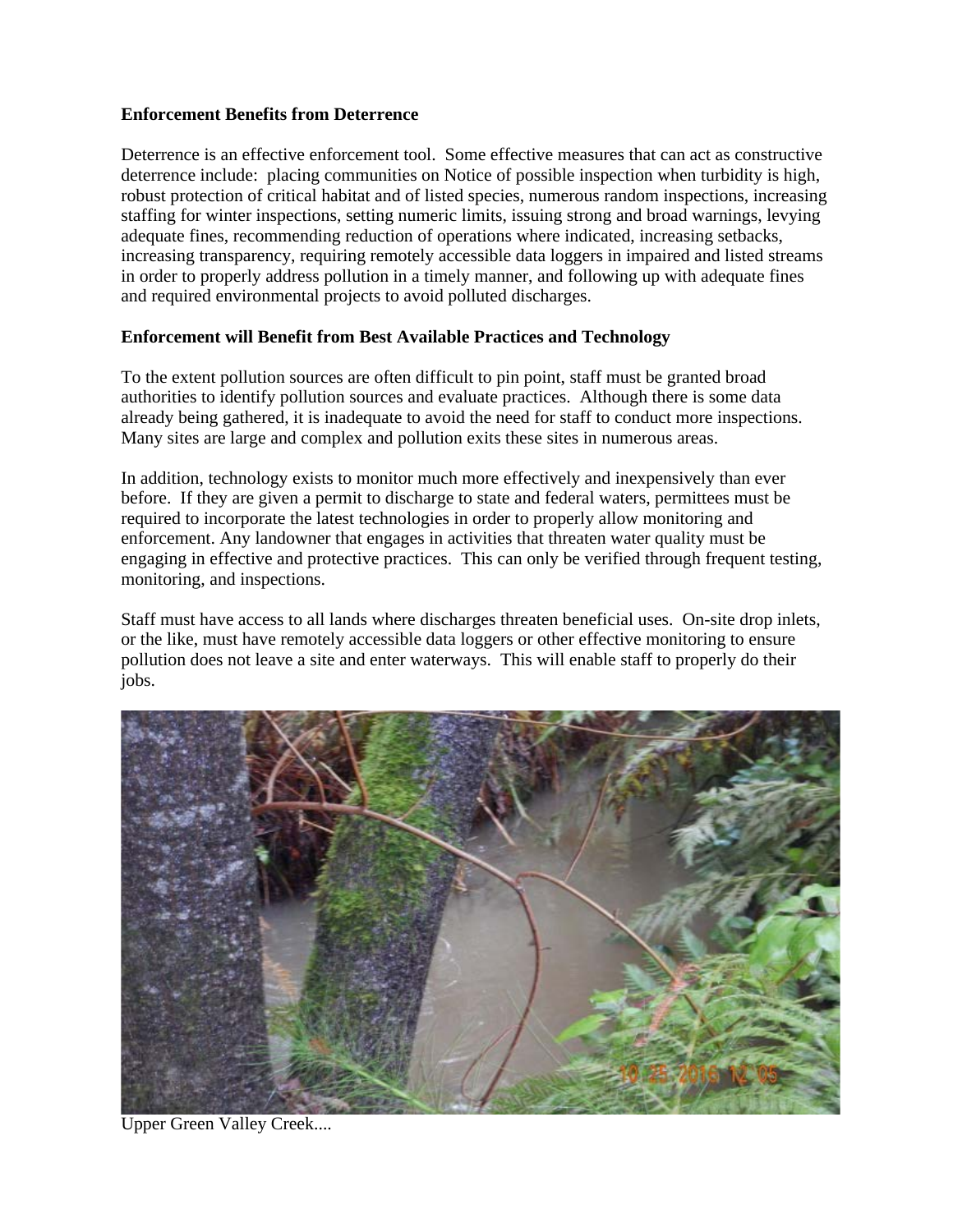

Lower Green Valley Creek.